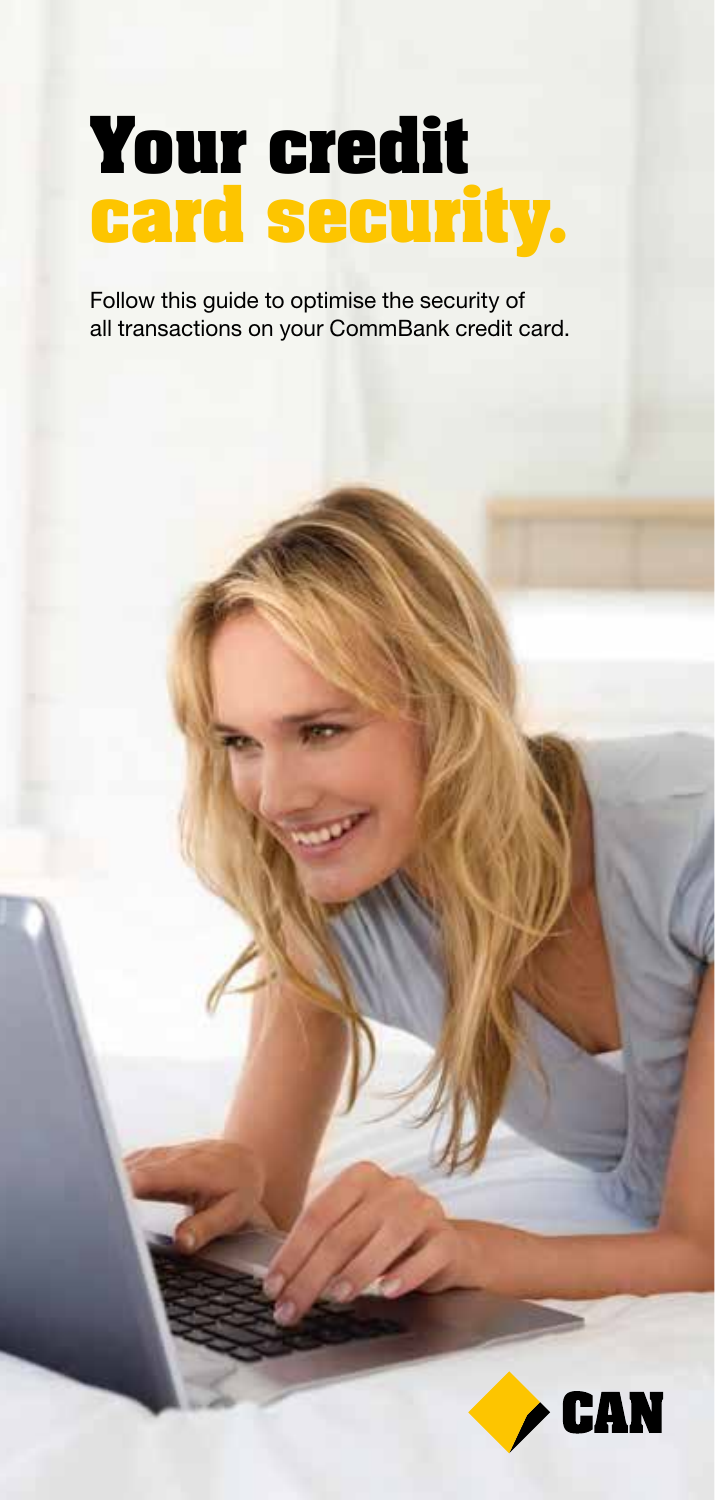## Your security is our priority

At CommBank we are committed to protecting the details of your credit card and keeping your account safe. This brochure outlines the free security features of your card/s and some simple steps you can take to increase your level of protection.

#### **Security chip protection**

All new and replacement MasterCard® and Visa credit cards have chip technology which is more secure because it is more difficult to fraudulently copy the details of your card.

#### **We provide a guarantee**

CommBank provides a guarantee that you will not be liable for unauthorised transactions (including contactless payments) on your credit card provided you comply with the Credit Card Conditions of Use.

#### **We monitor your accounts, 24/7**

We have advanced fraud detection systems monitoring your account 24/7. With the introduction of the voice-activated Adeptra telephone alert system, we can now contact you within seconds of any potential fraudulent activity on your account.

#### **Important information about shopping online**

Shopping online can be fast, easy and fun, but it is important to keep your credit card secure. So to help keep you even more protected, we provide enhanced security with NetCode.

NetCode is a one-time password used to safeguard online purchases. When you make a purchase online, NetCode sends an instant, one-time password to your mobile phone. This offers you added protection against possible fraudulent use of your card.

Find out more and how to register at commbank.com.au/netcode

If you have an additional cardholder on your account, they will also need to be registered for NetCode.

## Tips to stay safe

#### **Protecting your cards**

- Sign your card as soon as you receive it.
- Regularly check that you are still in possession of your card.
- Don't let anyone else use your card, or hold it for you.
- Take your cash, card and receipts with you after every transaction.
- Don't leave your card out in the open, such as at a bar or café.
- Cut up and dispose of your card when it expires.

#### **Protecting your personal identification numbers (PIN) and passwords**

- Memorise your PINs and passwords and destroy any letters advising you of new ones.
- Don't tell anyone your PINs or passwords, even friends or family.
- Don't write down your PINs or passwords or keep them on any device you carry with you.
- Avoid letting anyone watch you enter your PIN or password during a transaction. A good practice to get into is to cover the keypad when you put in your PIN.
- If you choose your own password or PIN, don't select anything easily guessed, such as your birthday or any public or semi-public information.
- Watch out for scams, where a criminal, claiming to be from a legitimate business or bank, sends you an email, SMS or calls asking for your account details. Do not click on any links or provide any details. Forward emails to hoax@cba.com.au immediately for investigation.
- You can change your PIN instantly in Netbank, CommBank Kaching, at a CommBank branch or ATM.

#### **Notify us immediately if:**

- Your card is lost or stolen.
- Someone has found out your PINs or passwords.
- You believe there has been unauthorised access to your account.
- You go overseas or change your contact details.

#### **Are you still signing?**

A personal identification number (PIN) is a faster and more secure way to pay for purchases.

You will need a PIN to make purchases and when making ATM withdrawals.

Find out more at commbank.com.au/pinwise